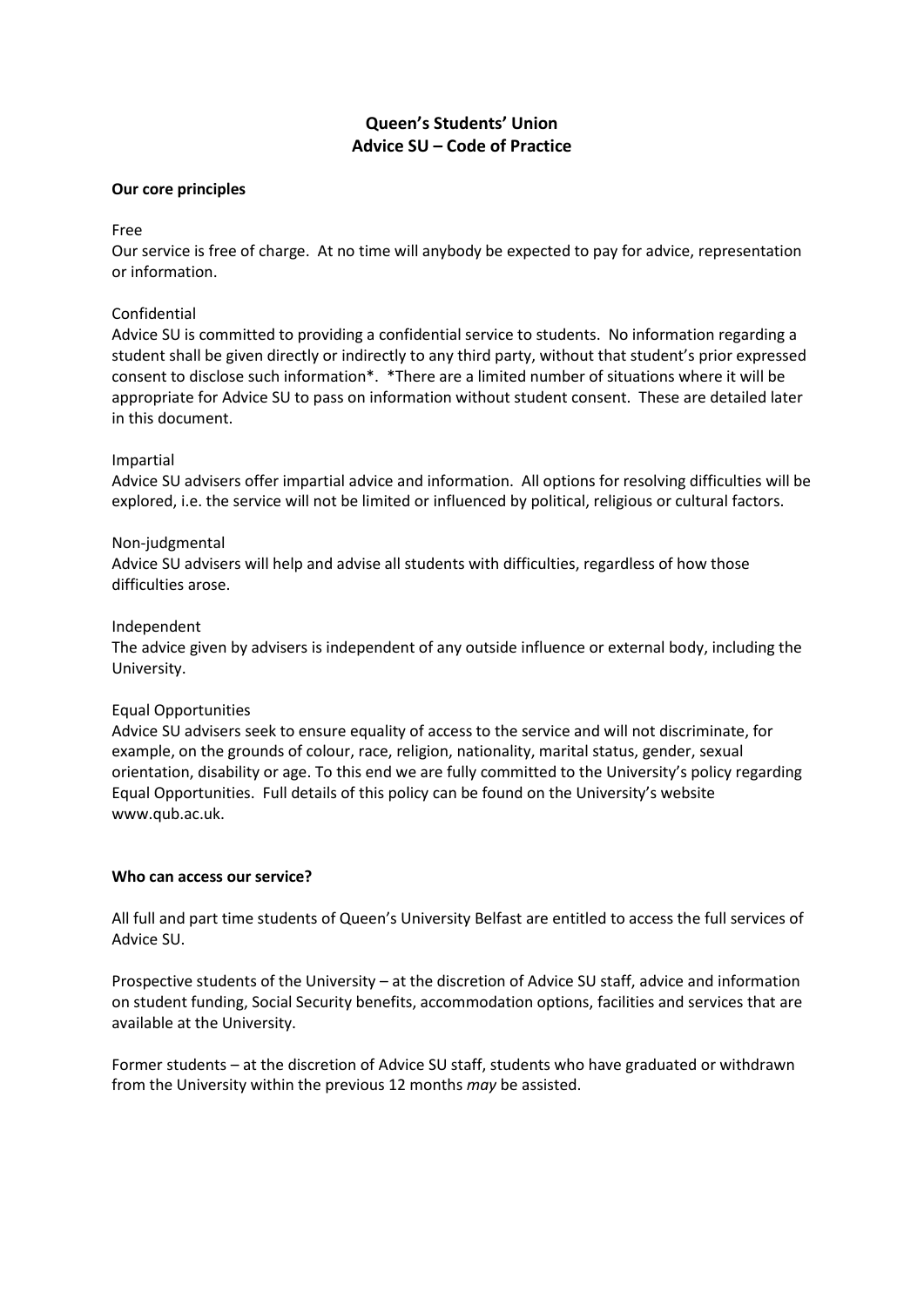#### **Other enquiries and empowerment**

As one of the primary aims of the service is to enable and empower students to act for themselves, third parties (such as parents/guardians of students) will be asked to encourage the students to contact Advice SU directly.

Advice SU is happy to signpost parents/guardians to other sources of information or to help them find publicly available regulations for Queen's and other organisations, although we will only discuss students' issues with the students themselves unless we have written permission from the student.

Parents/guardians may accompany the student into meetings with the adviser if the student wishes, on the understanding that they are present only to provide moral support. In this case, advisers will initially meet with the student alone before inviting the parent/guardian to join them. Parents/guardians may not attend meetings with advisers unless the student is present.

All other enquirers seeking advice for themselves, including University staff and members of the public, will be signposted or referred to the most appropriate Queen's service or department, local advice agency or local solicitors.

# **Opening Hours & Appointments**

Advice SU is open for appointments during the following hours:

- $\bullet$  Monday 9.30am - 4.30pm
- Tuesday 9.30am 4.30pm
- Wednesday 9.30am 4.30pm
- Thursday 9.30am 1.00pm
- $\bullet$  Friday 9.30am 4.30pm

Advice SU operates three drop in sessions during these hours:

- Monday and Wednesday 2.00pm 4.30pm
- $\bullet$  Friday 9.30am  $-12.00$ pm

During drop in sessions students can be seen without an appointment, with at least one adviser available during drop in times. Students are advised that this is a 'first come, first served' facility and they may need to wait to be seen.

Advice SU advisers recognise the demands of modern student life. We will endeavour to be as flexible as possible around making appointments for students. Appointments may be available outside the advertised opening hours where appropriate.

Any changes to the advertised opening hours and drop-in service will be communicated to students and staff.

### **Contacting Advice SU**

Clients can access our service in the following ways:

• In person at our offices on the second floor of the Students' Union Building, University Road.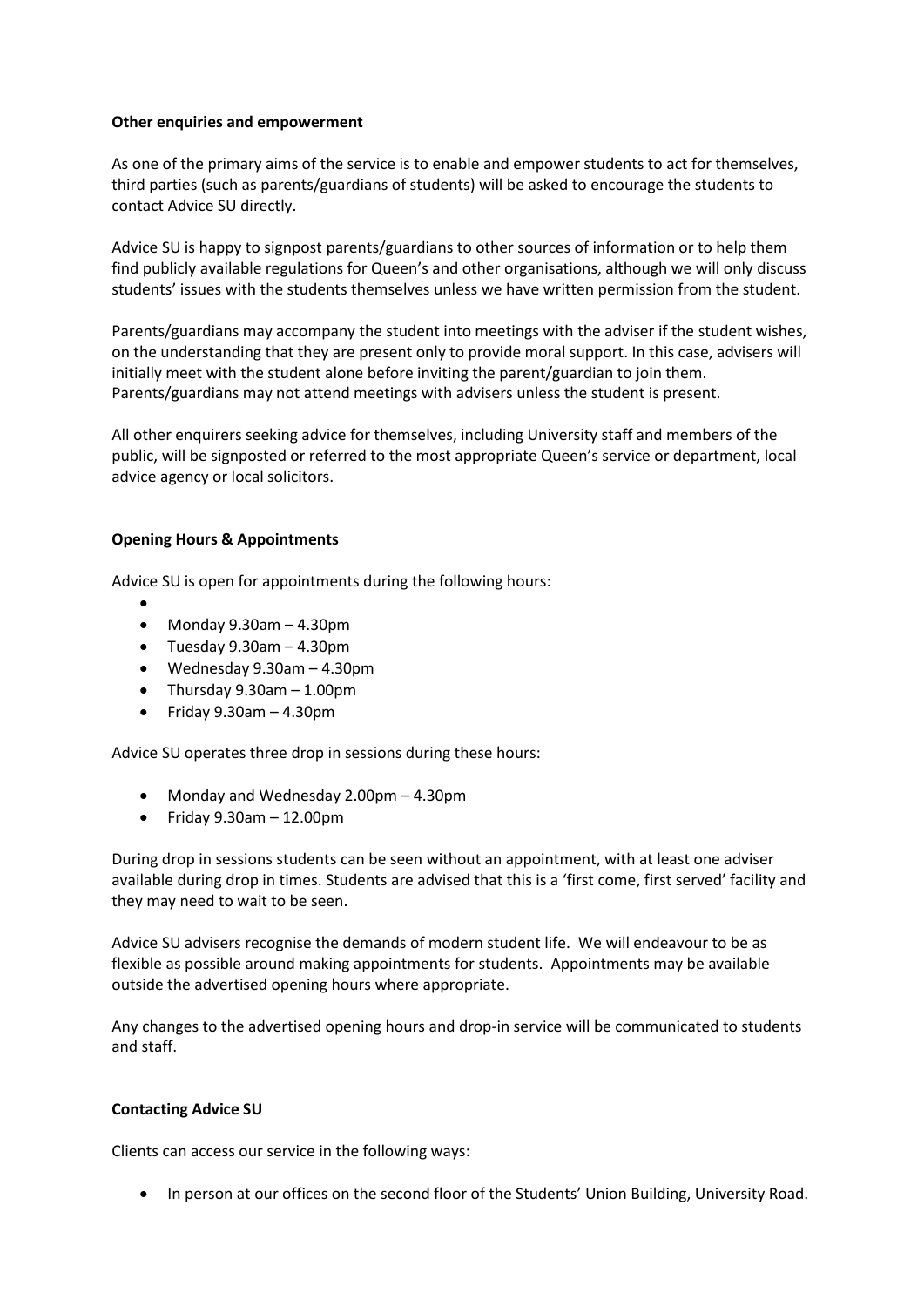- By email studentadvice@qub.ac.uk
- Via an enquiry form on our website, for example, http://www.qubsu.org/AdviceSU/GeneralAdvice/
- By telephone to individual advisers' numbers

# *Temporary addendum commencing 24th August 2020 and to be reviewed monthly from October 2020.*

*Throughout the current global pandemic (Covid 19) Advice SU has and will continue to offer its usual high quality advice service to Queen's students. We will offer advice primarily via email and where appropriate by telephone and online meetings. In order to protect staff and students we will not be able to offer our normal drop-in facility during this time and neither will students be able to drop in at other times.*

*We will continue to accompany students to online meetings with various parts of the University when required.*

*Students should contact Advice SU via email in the first instance[, studentadvice@qub.ac.uk.](mailto:studentadvice@qub.ac.uk)*

*These temporary measures will be reviewed monthly from October 2020. The decision on whether or not to return to normal working practices will be based on public health advice at that time.*

# **Complaints Procedure**

Queen's Students' Union aims to provide a professional and helpful service to all our members, but if you feel that something has gone wrong, then students should utilise the Students' Union Complaints Procedure; details can be found on the Students' Union website, www.qubsu.org.

# **Case Recording**

Advice SU aims to provide a professional, high quality advice service for students. To help us provide this service, we need to ensure cases are recorded for statistical reasons as well as to provide a record of a students' case for continuity, should they seek further support from us.

Advice SU uses an electronic case management system called AdvicePro. This is a secure case management software solution provided by ACM Solutions in conjunction with AdviceUK. All the personal data, documents and case notes held on the system are only accessible to Advice SU advisers. See section on Confidentiality for exceptions to this.

We recognise that the nature and complexity of cases varies enormously, from straightforward, oneoff enquiries to matters of substance having a significant impact on a student's rights and entitlements.

In all instances, advisers will create a case file on AdvicePro. With the student's full knowledge and consent, the adviser will keep a record of the enquiry, advice offered and action taken. These details along with the student's name, student number and other relevant information will be kept on the AdvicePro database.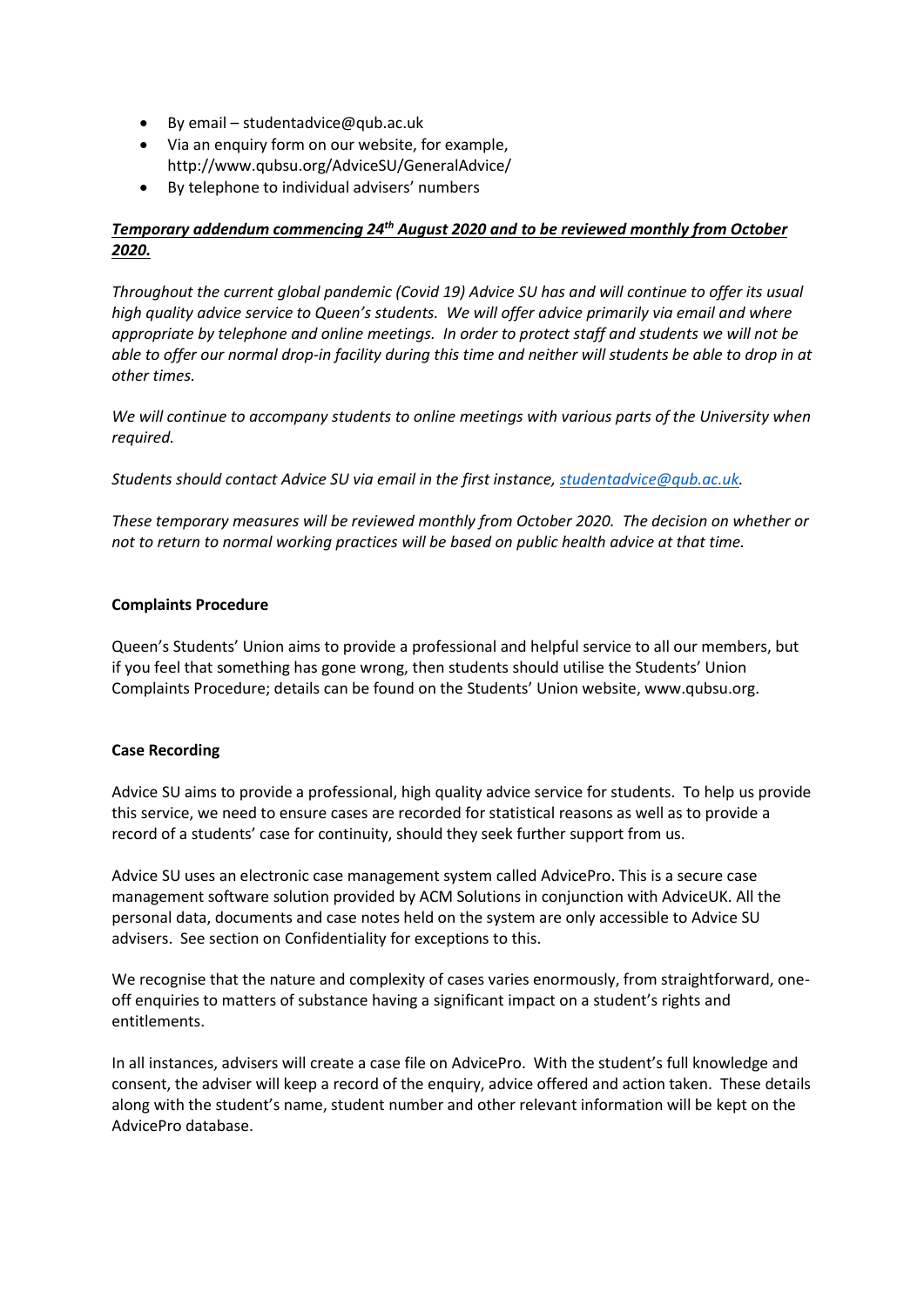The case file should provide a summary of the enquiry, advice given to the user and any action taken. It will also record necessary client information. Copies of correspondence (including emails) sent and received, and other relevant information, should be attached to the file.

Advisers will ensure that the advice given to clients is accurate and complete and that case recording procedures are being followed. Notes should be written in a way which allows other advisers to read the case file and learn what has taken place. This may be for the purposes of quality control or continuation of assistance on the same issue.

Advice SU will generate reports and statistics from all cases and enquiries Advice SU receives – these statistics will be used to report on our work and inform Queen's

Students' Union campaigns. Individual students and cases will not be able to be identified from these reports.

Students can request access to their personal case notes and other information held on them at any time.

### **Conflict of Interest**

#### 1) Students

If a student who has a dispute with another student approaches Advice SU, advisers will provide advice as normal, making it clear to the student that if the other party (or parties) visits Advice SU, they will be entitled to the same level of service. However, confidentiality about either student's visit will be adhered to.

If the different parties in a dispute approach Advice SU, resources permitting, they will each work with a different adviser.

#### 2) Institution

In all cases, students will be given advice that is in their own best interest. Advisers will always act in the best interests of the student and maintain the autonomy of Advice SU.

#### 3) Students' Union

Advice SU advisers will not advise, represent or accompany students on Students' Union matters, due to conflict of interest.

#### **Withdrawal of Service**

Advice SU staff will withdraw our service from a student in the following circumstances:

- Perceived or actual violent threats to staff
- Abusive behaviour or language
- Deliberately misleading or providing inaccurate information as to the true nature of their situation
- Requesting that an adviser colludes with fraud or illegal activity or acts outside their remit
- Persistent failure to keep appointments or to inform staff if they are unable to keep appointments
- the client becomes overly demanding and insistent on being dealt with on their terms instead of those of the adviser/service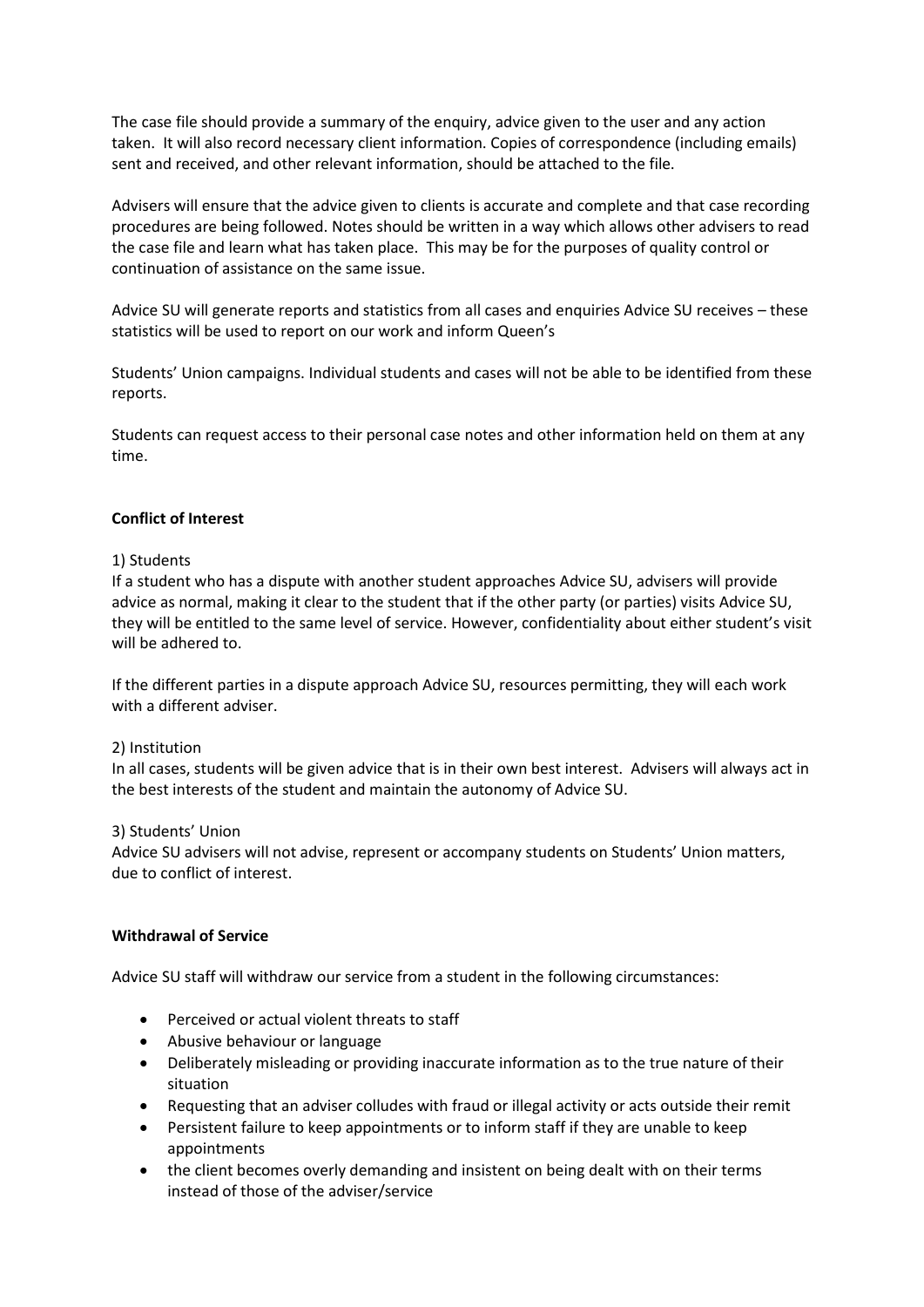- Persistent failure to follow agreed courses of action
- Where we have exhausted all practical avenues of advice or there are no further options available
- For any other reason where it is warranted.

### **Signposting and Referrals**

Where the help or advice the student needs is beyond the remit of Advice SU staff, or where we have refused or withdrawn our service from a student for a specific reason, we will offer to refer or signpost the student to the most appropriate agency.

There will be no obligation on the part of the student to agree to a referral taking place but, where they wish, we can facilitate this.

If Advice SU is signposting a student to another agency, information about the agency will be given to the student and the student will be advised to contact the agency themselves.

### **Role of Sabbatical Officers in providing advice**

The Queen's University of Belfast General Regulations for Undergraduate and Postgraduate students outline that advice and support to students is available from the Students' Union. This includes the right to be accompanied to meetings/hearings/panels etc by a Sabbatical Officer or a member of University staff.

Referrals between Advice SU and Sabbatical Officers

It is acknowledged that Sabbatical Officers will be a point of contact for students with an advice query. It is also acknowledged that assisting individual students is an important function of a Sabbatical Officers role.

Advice SU, working within the ethos of a democratic organisation, aims to support Sabbatical Officers in this part of their role by operating under the following process:

The process of referral between Sabbatical Officers and Advice SU will be clarified through sabbatical handover/induction and regular scheduled meetings with Advice SU staff.

At all times the process of referral must operate in line with relevant Data Protection legislation. To this end before either an Advice SU adviser or an elected Sabbatical Officer makes a referral to the other team, they will obtain express written permission from the student to pass their details to the relevant individual within the team.

Sabbatical Officers provide advice and guidance in line with their Code of Practice, this is currently being finalised and will be added as an appendix to this document as soon as possible.

### **What Advice SU cannot do**

We do not provide counselling. The University has a professional counselling service available. Where it is identified that counselling may be appropriate we will refer or signpost the student to that counselling service.